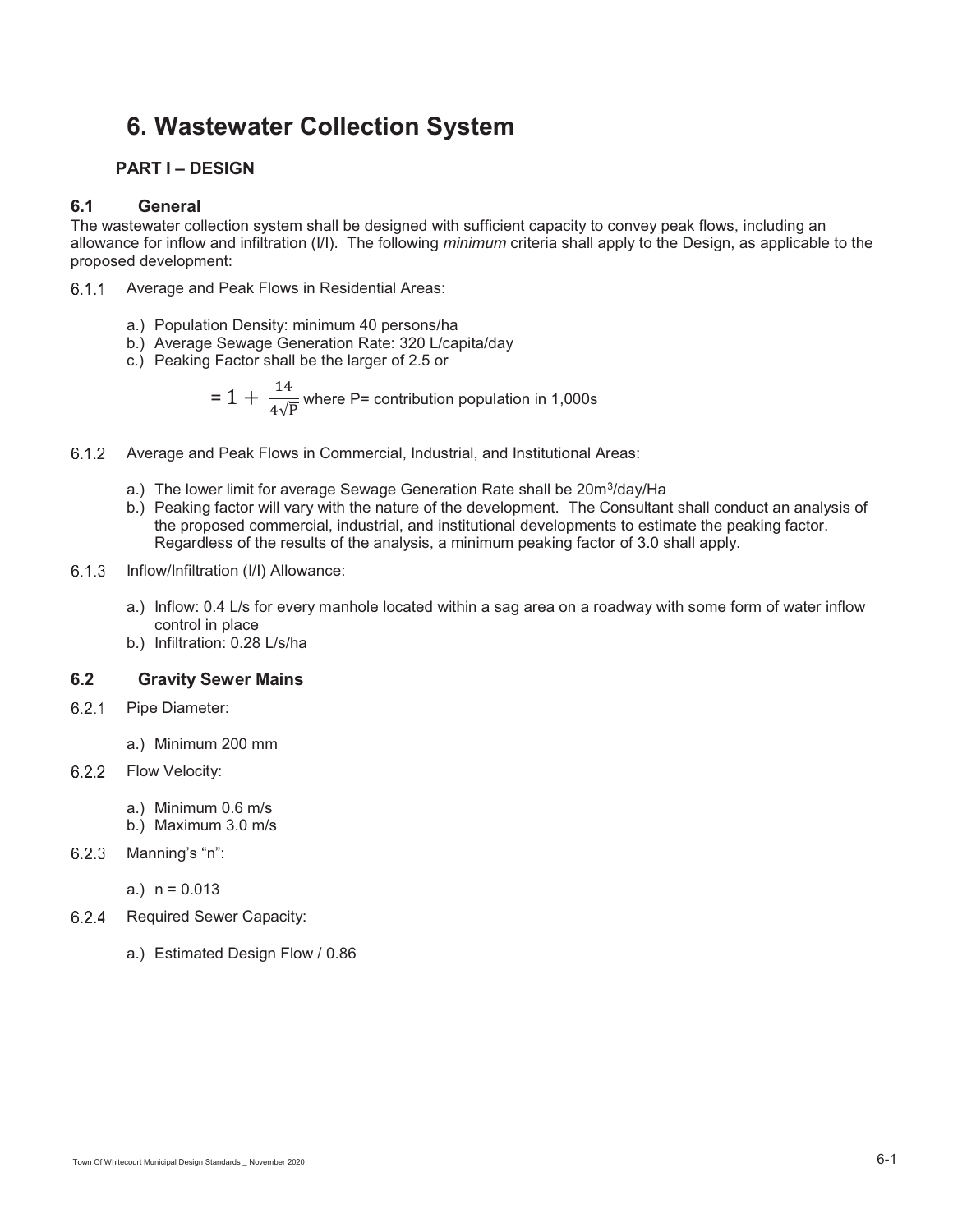## 6.2.5 Pipe Slope

a.) Minimum slope shall conform to the following table:

| <b>Pipe Diameter (mm)</b> | Minimum Slope (%) |
|---------------------------|-------------------|
| 200                       | 0.40              |
| 250                       | 0.30              |
| 300                       | 0.22              |
| 375                       | 0.15              |
| 450                       | 0.12              |
| $\geq 525$                | 0.10              |

- b.) The first 100 m section of sewer main shall have a minimum slope of 1.0%.
- c.) Minimum slopes shall be increased by 50% for curved sewers.

## 6.2.6 Pipe Design

a.) Strength design shall be integral to the pipe selection process.

#### 6.2.7 Horizontal Alignment

- a.) Sewer mains shall be located within the road right-of-way, in accordance with the Engineering Standard Drawings.
- b.) For commercial, industrial, institutional, and multi-family residential developments, the Consultant shall design typical cross-sections depicting the locations of the various necessary infrastructure to suit the particular development. Such cross-sections shall be subject to the review and acceptance of the Town.
- c.) Sanitary sewer mains must be located at least 3.0 m horizontally from any water main and 1.8 m horizontally from any storm sewer main or gas line, as measured between the nearest pipe walls of the two mains.
- d.) Public Utility Lot (PUL) widths shall be a minimum of 6.0 m for a single utility and 9.0 m for two utilities. A 1.0 m easement is required on the lots to either side of a PUL.
- e.) Curved sewers shall run parallel to the centreline of the road. Long radius-type bends or a combination of 22½º bends and straight pipe shall be used to achieve the curve.

#### 6.2.8 Vertical Alignment

- a.) Mains shall be installed to provide a minimum depth of cover of 3.0 m, as measured from the top of the pipe to the final finished grade at the surface.
- b.) Mains shall be installed to provide adequate sewer service connection depth at the property line.
- c.) At crossings with water mains, refer to Section 5.2.9 c.
- d.) At crossings with storm water mains, the following requirements shall apply:
	- i. Typically, storm water mains shall cross above sanitary sewer mains with sufficient vertical separation to allow for proper bedding and support of both mains.
	- ii. Where it is necessary for a storm water main to cross under a sanitary sewer main, the storm water main shall be protected by providing the following:
		- - A minimum vertical separation of 0.5 m, as measured between the nearest pipe walls of the two sewer mains;
		- - The sanitary sewer main shall be structurally supported to prevent joint deflection and settling; and
		- - A full length of pipe shall be used for the sanitary sewer main at the crossing location. The pipe section shall be centered above the storm sewer main so that the nearest joints in the storm sewer main are equidistant from the crossing location.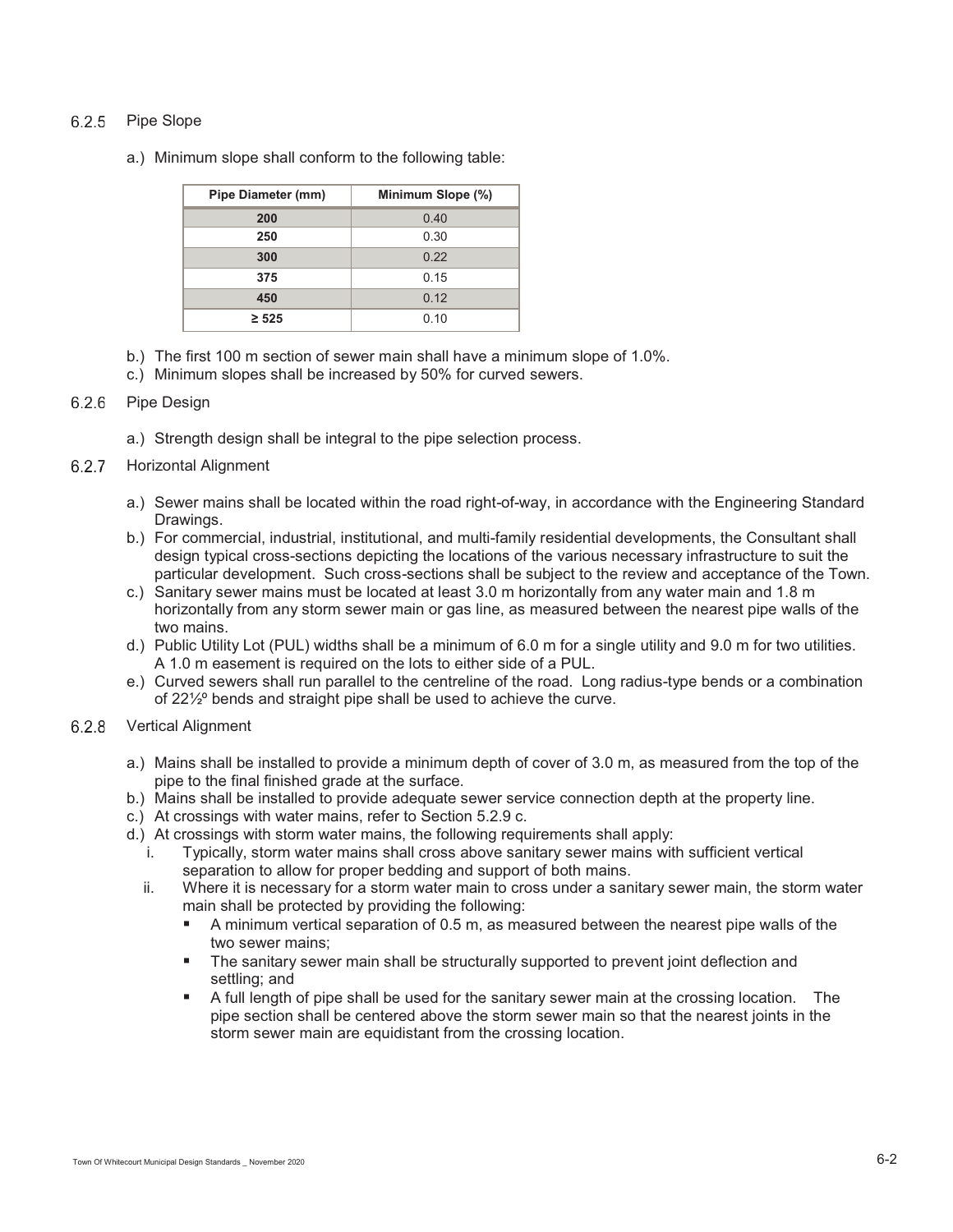## **6.3 Manholes**

- 6.3.1 The maximum distance between manholes shall not exceed 120 m.
- Manholes are required at all changes in pipe diameter, grade, and direction, at junctions, at the ends of mains, and at either end of a curved sewer.
- 6.3.3 Manholes must be located to accommodate access by maintenance equipment and vehicles.
- Wherever possible, manholes shall be located on the projection of property lines to avoid conflict with driveways.
- 6.3.5 At manholes where changes in pipe diameter occur, the crowns, or obverts, of the mains shall be placed at the same elevation. Regardless of the design flow and pipe slope, pipe diameter shall not be permitted to be decreased through the downstream direction.
- For straight-run manholes, a minimum drop of 12 mm shall be provided between the manhole inlet and outlet. For corner-run manholes, a minimum drop of 50 mm shall be provided between the manhole inlet and outlet.
- 6.3.7 For corner-run manholes, designed to achieve a necessary change in direction of the sewer main, the angle of direction change shall not exceed ±90º. This may be further restricted in cases where the estimated sewer flows through the main are not high enough to achieve sufficient cleansing velocity. For sewer mains greater than 600 mm in diameter, changes in flow direction at manholes should not exceed 45°, unless a suitable transition manhole is provided.
- 6.3.8 Drop structures are required at manholes with a vertical separation of 300 mm or greater between the inlet and outlet mains. Internal drop structures may be used for sewer mains of 250 mm diameter or less. External drop structures must be provided for sewer mains greater than 250 mm diameter. Refer to the Engineering Standard Drawings for further information on drop structures.
- 6.3.9 Do not locate manholes within sag areas or depressions where surface ponding might occur. Where such is unavoidable, provision must be made to suitably seal the manhole from surface runoff inflow.

## **6.4 Wastewater Gravity Service Connections**

- Each lot and multi-family unit shall have its own wastewater service connection designed in accordance with the following sections and the Engineering Standard Drawings.
- Service connections for commercial, industrial, and institutional lots, and apartment developments, shall be sized according to the anticipated user requirements.
- Service connection pipe diameter shall be a minimum of 100 mm.
- 6.4.4 The minimum slope of service connections shall be 2.0%.
- Sewer service connections shall have a minimum depth of cover of 2.60 m and a maximum depth of cover of 3.0 m, as measured from the top of the pipe to the final finished grade.
- Where a sewer service must connect to a sewer main exceeding 4.5 m in depth below the finished surface, a riser shall be installed to 2.9 m depth at the property line in accordance with the Engineering Standard Drawings.
- Where bends are required, long radius-type bends shall be used. Alternatively, a combination of 22.5º bends and straight lengths of pipe may be used.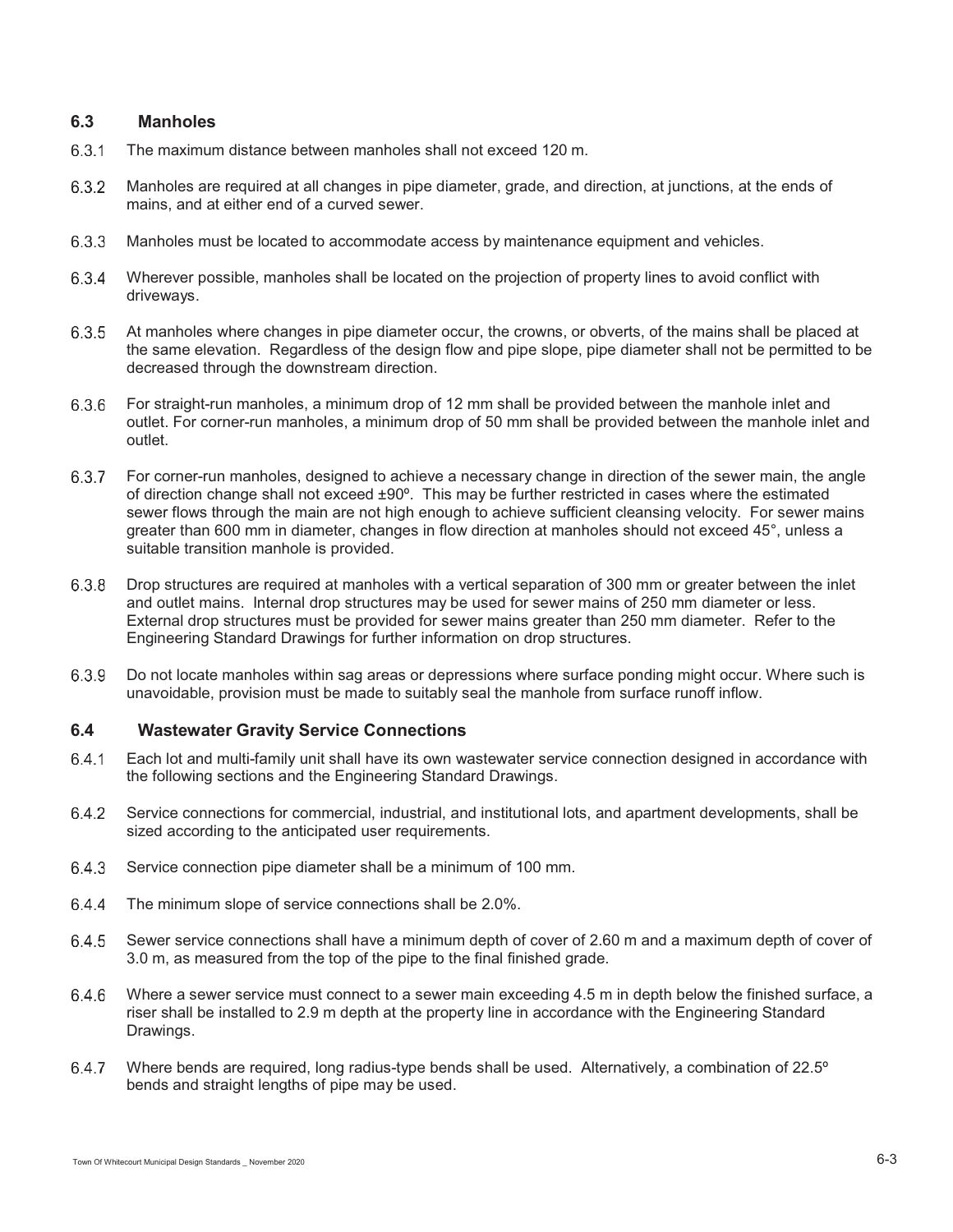- The sewer service shall be installed on the downstream side of the water service pipe relative to the direction of flow of the sewer main.
- Where the water service is 50 mm or smaller in size, the water and wastewater services shall be located in a common trench. Where services are located in a common trench, provide minimum 300 mm horizontal and vertical separation between water and sewer services.
- Where the water service is larger than 50 mm diameter, water service pipes shall be located in a separate trench, at least 3 m from any sewer services and 1.8 m from any other buried utility lines.
- Service connections shall be extended beyond the gas line into the lot to terminate a minimum of 1.0 m from the back of the easement line, or 4.0 m past the property line.
- At the end of cul-de-sacs, the three lots nearest to the manhole may have their sewer services connected to the manhole just above the benching. Sufficient spacing between the connections shall be provided to maintain the structural integrity of the manhole. Benching of this manhole must be epoxy coated or resin lined to provide smooth surface.
- Where the service length, measured from the main to the building, will exceed 30 m, provide a cleanout manhole at the property line. Cleanout manholes shall be in accordance with the Engineering Standard Drawings.
- Service connections for commercial, industrial, institutional, and multi-family residential lots, shall be designed with consideration of the depth requirements for servicing of these lots and the potential impact on the depth requirement for the downstream sewer main.
- For industrial, commercial, institutional, and multi-family residential lots, a sampling manhole shall be provided on the wastewater service connection, just inside of the road right-of-way. The manhole shall be installed at the time that the lot is developed and the service is installed.

## **6.5 Unapproved Connections**

 Weeping tiles, roof leaders, and other stormwater or groundwater handling appurtenances shall not be permitted to tie-in to the wastewater collection system. Refer to Section 7.0 for the requirements pertaining to these systems.

## **6.6 Lift Stations and Sewage Force Mains**

- Wherever possible, every reasonable effort should be made in the design to provide a drainage system for the Development that relies solely on gravity for conveyance in order to minimize the overall operation and maintenance requirements and life cycle costs of the system.
- Where absolutely necessary, the Town may accept design proposals which include lift stations and force mains to convey wastewater out of the Development. Economic analysis, long term costs, maintenance provisions, orderly development and temporary servicing schemes will all be deciding factors.
- The Consultant shall consult with the Town while conducting the Design to obtain the Town's preliminary comments and input regarding any proposed lift station and force main. The Town may have additional requirements of the Design in this respect.
- 6.6.4 General Lift Station Requirements
	- a.) Pumps should be non-clog type, capable of passing a 75 mm solid, easily removed from servicing, equipped with pressure gauges/tapes, stand by pump, backup power connection & proper discharge and suction velocities.
	- b.) Pumping capacity shall be designed for peak flows with 100% redundancy.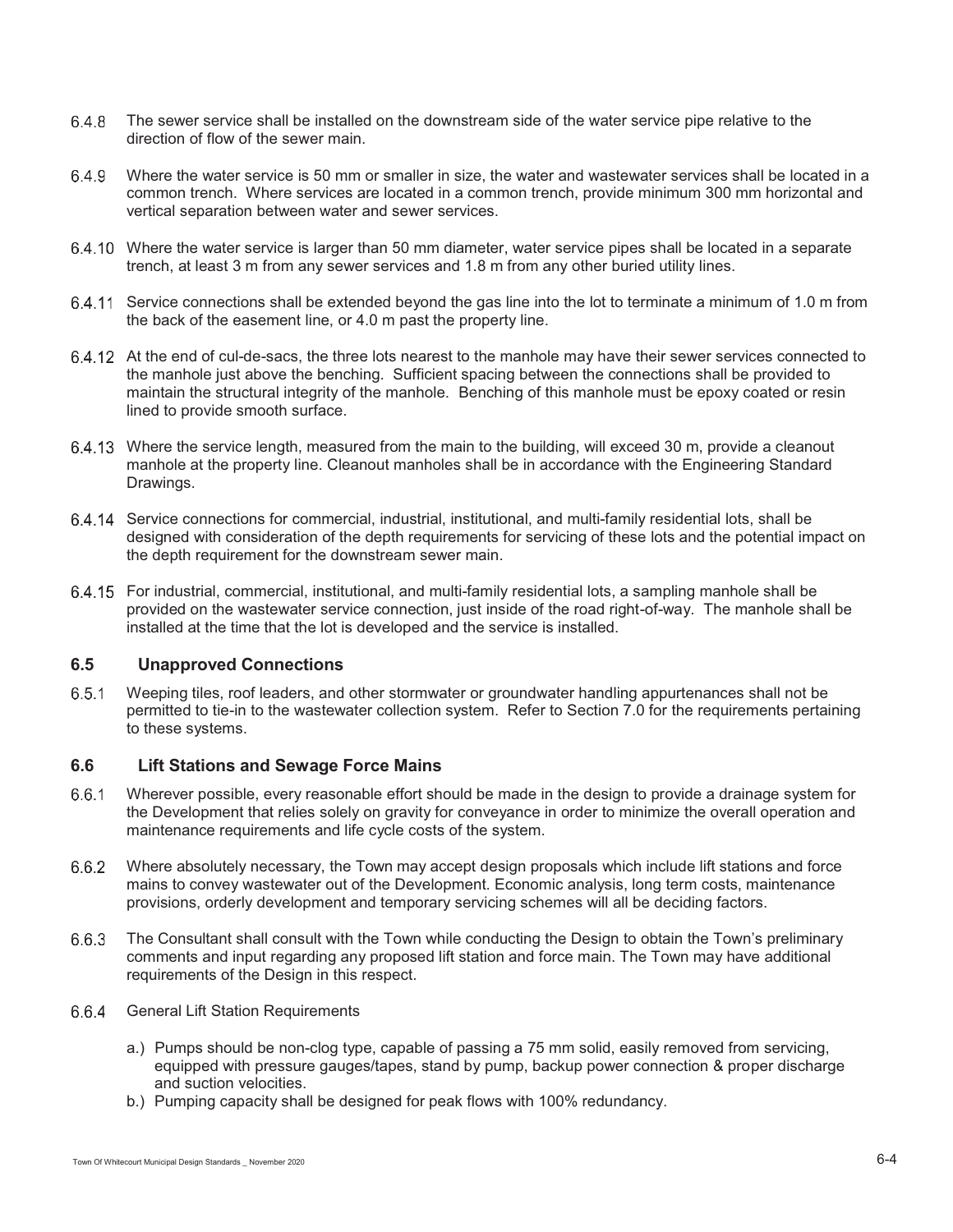- c.) Backup power generation capability is required at all new lift stations.
- d.) The backup generator and station controls shall be located in a suitable building located adjacent to the lift station.
- e.) Shall be "SCADA" ready and designed to accommodate emergency pumping.
- f.) The lift station shall be situated in a such a manner as to minimize the impact to adjacent development in terms of visibility, odour, and noise.
- g.) All structures shall be architecturally compatible with the Development and located such that it is readily accessible by Town staff. Adequate heating, ventilation, lighting, access and safety provisions must be provided. Grounds surrounding the lift station shall be aesthetically pleasing and compatible with surrounding development.
- h.) Lift station grounds shall be fenced, gated, and landscaped to the approval of the Town.
- i.) Lift stations shall not be located in areas subject to flooding during a major rainfall event.
- j.) Lift stations shall be properly commissioned with test results and calibration of all major equipment; a checklist and verification of operability of valves, gates, air releases, lifting equipment, ventilation, lighting, heating, plumbing, electrical, and other systems as required.
- k.) Three hardcopies and one digital copy of all maintenance and service manuals shall be provided to the Town prior to the issuance of a Construction Completion Certificate.
- Force mains shall be designed and constructed in accordance with the same requirements for water mains, as specified in the applicable sections of Section 5.0.
- The Design shall be in accordance with Alberta Environment Standards and Guidelines and shall fully describe the details regarding any proposed lift station and force main system. The Town may request additional details regarding the design in order to ascertain its acceptability.
- 6.6.7 The force main and lift station shall be properly designed to service the ultimate capacity of the contributing development area.

## **PART II – MATERIALS**

## **6.7 Gravity Sewer Mains**

Gravity sewer mains shall be polyvinyl chloride (PVC) or concrete pipe.

- 6.7.1 PVC Pipe and Fittings
	- a.) PVC pipe shall be acceptable for up to 900 mm diameter sewer mains.
	- b.) PVC pipe and fittings shall meet CAN/CSA-B182.2 with locked-in elastomeric ring gasket and integral bell system joint type.
	- c.) Minimum pipe dimension ratio shall be DR35. Required pipe dimension ratio may be increased depending on strength design, considering trench depth and road loading, and soil types.
	- d.) Pipe shall be installed within two years from the production date indicated on the certification.
	- e.) Joint lubricants shall be compatible with gasket material.
- 6.7.2 Concrete Pipe and Fittings
	- a.) Non-Reinforced Circular Concrete Pipe and Fittings
		- i. Non-reinforced concrete pipe shall be acceptable for less than 350 mm diameter sewer mains where strength design, considering trench and road loading, for the pipe is suitable.
		- ii. Pipe and fittings shall meet CAN/CSA-A257.1, Class 3, and designed for flexible rubber gasket joints to CAN/CSA-257.3, and constructed with Type HS sulphate resistant Portland cement to CAN/CSA-A3000.
	- b.) Reinforced Circular Concrete Pipe and Fittings
		- i. Reinforced concrete pipe shall be acceptable for sewer mains with a diameter of 300 mm and up.
		- ii. Pipe and fittings shall meet CAN/CSA-257.2, concentric reinforcing, designed for flexible rubber gasket joints to CAN/CSA-257.3, and constructed with Type HS sulphate resistant Portland cement to CAN/CSA-A3000.
		- iii. Strength design, considering trench and road loading, shall be integral to pipe design process. Dload shall be as determined by load analysis.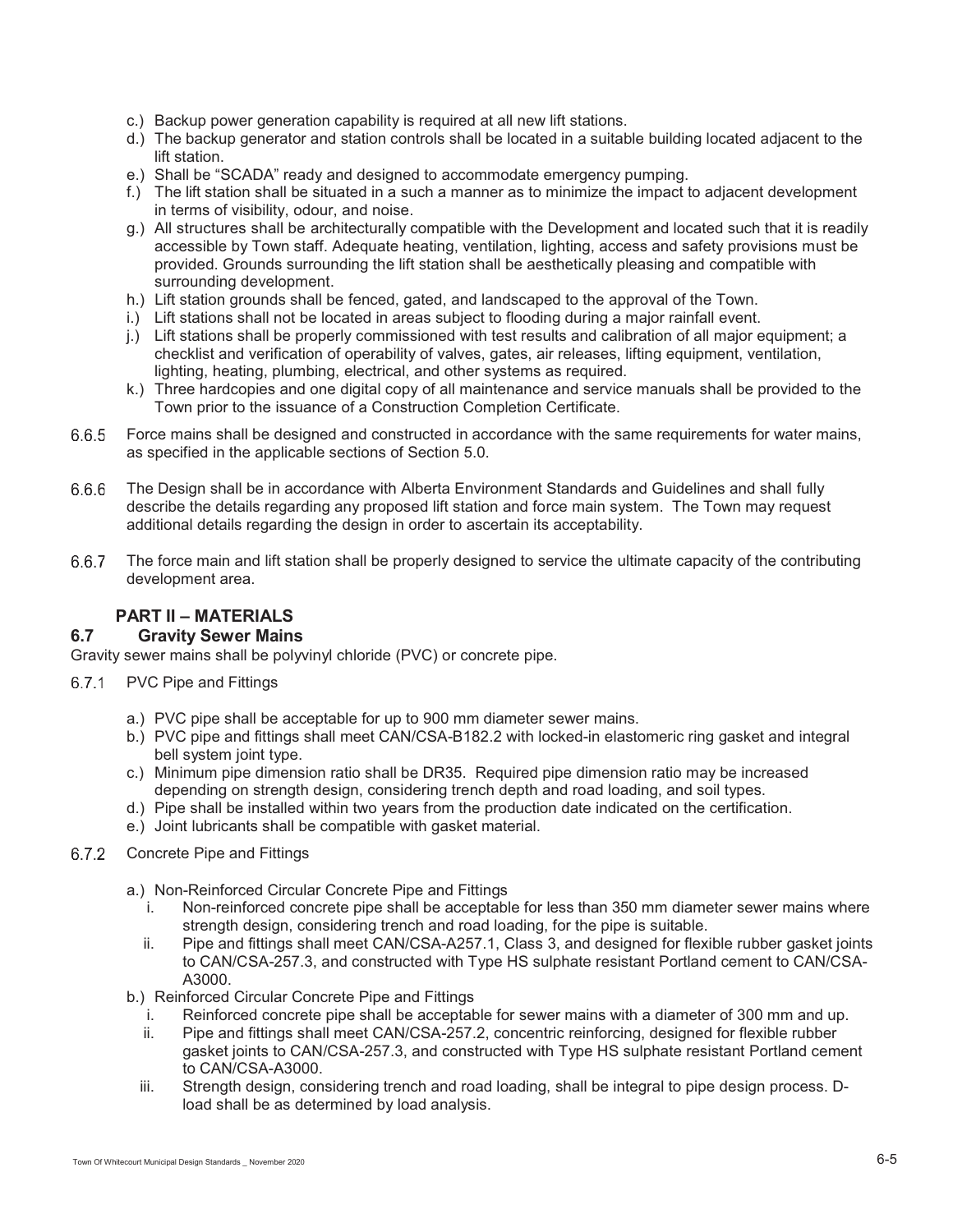- c.) Lined Pipe and Fittings
	- i. Reinforced concrete gravity sewer mains greater than 750 mm in diameter must be lined with a suitable liner, non-susceptible to surface damage from H2S induced corrosion.
	- ii. Liner shall be PVC or HDPE and shall be cast into the interior pipe wall.<br>iii. Liner shall be free of cracks, cleavages, or other defects adversely affect
	- Liner shall be free of cracks, cleavages, or other defects adversely affecting the protective characteristics of the material.
	- iv. The lining shall be repairable at any time during the life of the pipe or the structure.
	- v. In accordance with ASTM-D412, the minimum tensile strength across welded joints shall be 14 MPa.
	- vi. Liner shall be T-Lock, as manufactured by Ameron Protective Lining Products, or accepted alternate.
	- vii. Alternate pipe materials, non-susceptible to surface damage from  $H_2S$ , may be proposed and will be reviewed by the Town.

## **6.8 Manholes**

- Manholes shall be minimum 1,200 mm in diameter and in accordance with the Engineering Standard Drawings.
- Manhole materials shall be reinforced concrete, constructed of Type HS sulphate resistant cement.
- 6.8.3 Precast manhole sections, adjusting neck rings, and manhole steps shall conform to CAN/CSA- A257.4 and ASTM-C478.
- Wherever possible, pre-benched standard manhole bases shall be used and shall include pre-cored connections with watertight joints. Duraseal, or accepted alternate.
- 6.8.5 Manhole joints shall meet the requirements of CAN/CSA-257.3 and ASTM-C443. Furthermore, all joints shall be sealed with a non-shrink grout both inside and outside for the full circumference of the manhole. Where manholes are located in areas with high water table and/ or high susceptibility to infiltration, must be wrapped and sealed to the satisfaction of the Town.
- 6.8.6 Manhole steps shall be standard safety type, constructed of hot-dipped iron in accordance with ASTM-A615 and ASTM-A123 or aluminum, forged of 6061-76 aluminum alloy, with a minimum tensile strength of 200 MPa.
- 6.8.7 Frames and Covers
	- a.) Manhole frames and covers shall be made of iron and shall conform to ASTM-A48 and in accordance with the Engineering Standard Drawings.
	- b.) Frames for manholes on paved surfaces shall be Norwood NF-90 floating type (in sag locations) with rubber gasket seal and solid cover, as manufactured by Norwood Foundry Ltd., or accepted alternate. Norwood NF-80 floating type to be installed at all other paved locations.
	- c.) Frames for manholes not on paved surfaces shall be Norwood NF-39 with solid cover, as manufactured by Norwood Foundry Ltd., or accepted alternate.
	- d.) Covers shall be imprinted with "Sanitary Sewer".
- Perched manholes, or accepted alternate, are required for sewer mains from 600 mm to 1,050 mm in diameter unless soil conditions do not allow or directed by the Town otherwise, and shall be in accordance with the Engineering Standard Drawings.
- Tee-riser manholes, or accepted alternate, are shall be used for sewer mains greater than 1,050 mm in diameter and shall be in accordance with the Engineering Standard Drawings.
- For manholes exceeding 7 m in depth, the Town may stipulate additional requirements for manholes.
- 6.8.11 The Town may require lockable covers be provided where safety or security risks may be a concern.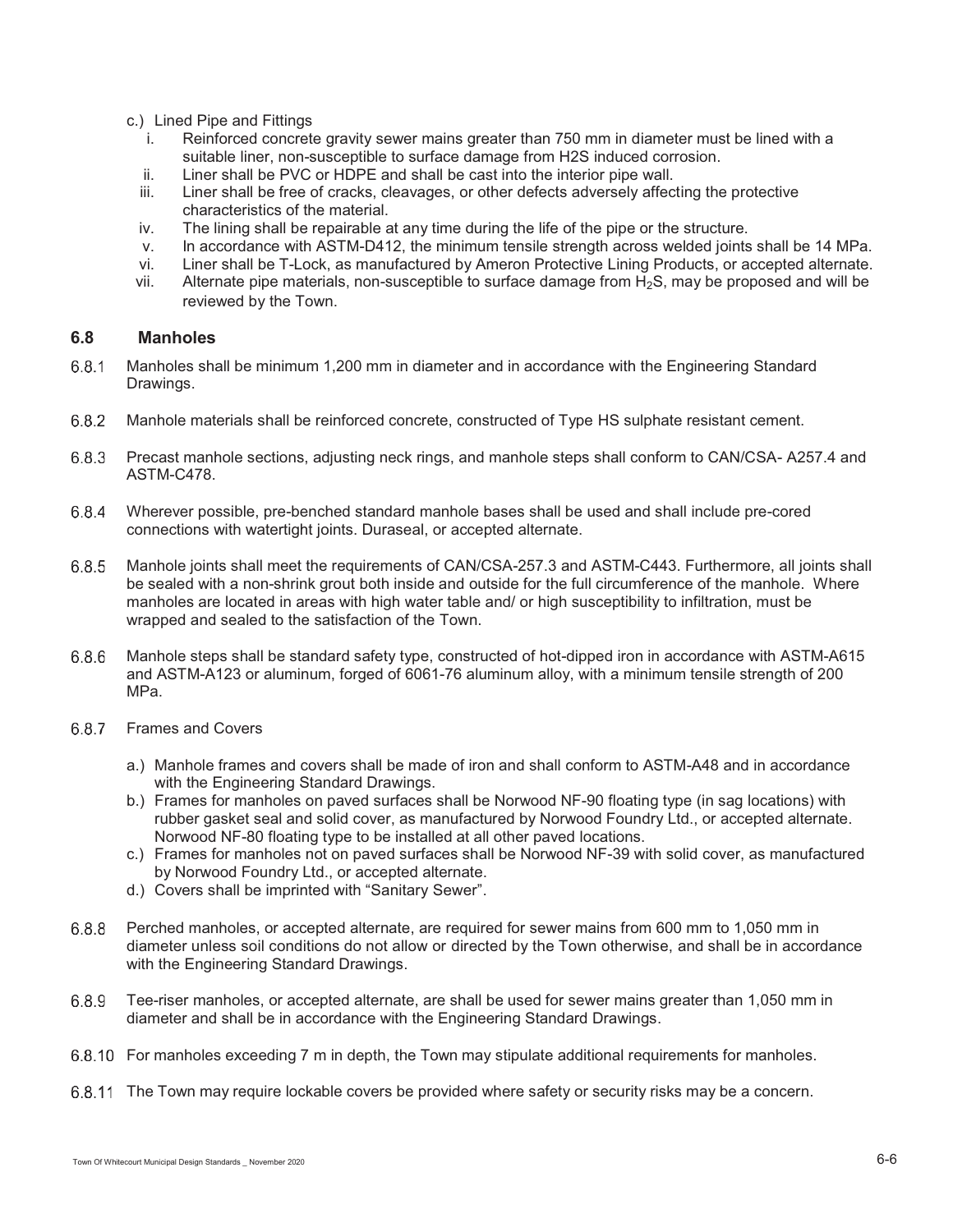## **6.9 Wastewater Gravity Service Connections**

- Single-family residential sewer services shall be PVC pipe conforming to Section 6.7.1.
- 6.9.2 Sewer services for all other developments, in accordance with Section 6.4, shall comply with Section 6.7.
- Wye-type, or Tee-type fittings shall be used to connect service connections to sewer mains for all new construction. Tee-type fittings must be positioned such that the service connection discharges into the upper half of the sewer main. Strap-on type service saddles shall only be permitted for service connections to existing mains.

## **6.10 Force Mains**

Force mains shall be PVC or high density polyethylene (HDPE) pipe.

- 6.10.1 PVC Pipe and Fittings
	- a.) PVC pipe and fittings shall conform to Section 5.7 of these Standards.
- 6.10.2 HDPE Pipe and Fittings
	- a.) HDPE pipe shall be classified as PE3408, conforming to CSA B137.1 for 150 mm diameter and smaller, and CGSB-41-GP-25M for 200 mm diameter and larger.
	- b.) Minimum acceptable pipe diameter for shall be 100 mm.
	- c.) Pipe material shall conform to ASTM-D1248 Type III, Class C, Category 5.
	- d.) Pipe Design:
		- i. The pipe shall be designed in accordance with ASTM-F714.
		- ii. Minimum acceptable pipe class shall be DR-26.
	- iii. Strength design, considering trench and road loading, shall be integral to pipe design process.
	- e.) All fittings to be fusable and designed to operate at not less than the design working pressure of the pipe system for which it is to be installed.

#### 6.10.3 Valves

a.) Valves for force mains shall be gate valves conforming to Section 5.9 of these Standards, or plug valves (Milliken, Val-Matic or approved alternate) and must be suitable for wastewater applications.

## **6.11 Bedding and Backfill**

6.11.1 Refer to Section 5.13 of these Standards.

## **PART III – CONSTRUCTION**

#### **6.12 General**

- 6.12.1 The following section represent the minimum requirements for some typical, key construction procedures for wastewater collection system construction. These minimum requirements must be met or exceeded by the detailed construction specifications and drawings developed by the Consultant.
- 6.12.2 Construction activities must adhere to the provisions of the Erosion and Sediment Control Plan prepared for the Development in accordance with Section 1.10.1.7.

#### **6.13 Quality Assurance**

- 6.13.1 Refer to Section 5.15 of these Standards.
- 6.13.2 All PVC pipe shall be tested by the manufacturer and marked in accordance with CAN/CSA- B182.2.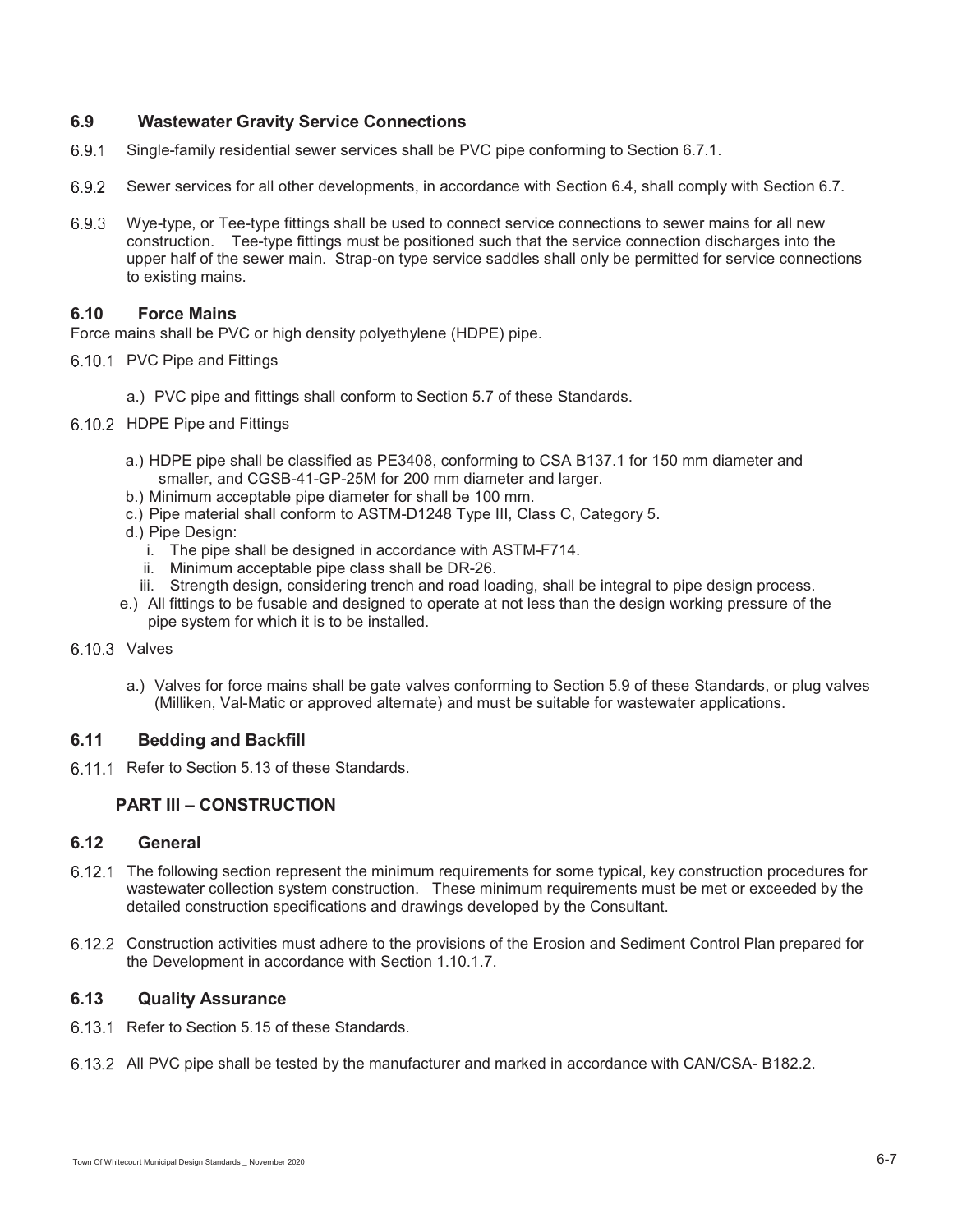## **6.14 Quality Control Testing**

6.14.1 Refer to Section 5.16 of these Standards.

## **6.15 Site Preparation**

6.15.1 Prepare the site in accordance with Section 3.26 of these Standards.

## **6.16 Clearing**

6.16.1 Conduct clearing in accordance with Section 3.27 of these Standards.

## **6.17 Grubbing**

6.17.1 Complete grubbing in accordance with Section 3.28 of these Standards.

#### **6.18 Topsoil Stripping and Stockpiling**

6.18.1 Strip and stockpile topsoil in accordance with Section 3.29 of these Standards.

#### **6.19 Trench Excavation**

6.19.1 Refer to Section 5.22 of these Standards.

## **6.20 Alignment and Grade**

- 6.20.1 Lay pipe to the required alignment and grade, with manholes and all other appurtenances at the locations identified on the construction drawings or otherwise directed by the Town.
- 6.20.2 Provide minimum 3.0 m depth of cover on sewer mains, unless otherwise authorized by the Town in writing. Where depth of cover is less than 3.0 m, provide insulation, to the approval of the Town.
- 6.20.3 Acceptable tolerances are as follows:
	- a.) Alignment the centreline of the pipe shall not be more than 100 mm off the specified alignment.
	- b.) Elevation the pipe invert shall not be more than 6 mm plus 0.01 mm per mm diameter of the pipe off the specified elevation.
	- c.) Joints for concrete pipe, deflections at joints shall not exceed that specified by CAN/CSA-A257. For PVC pipe, deflections at joints shall not exceed those recommended by the manufacturer.
- 6.20.4 All pipe shall be laid sloping in the desired direction with no reversed grades on any pipe lengths.
- 6.20.5 Maintain, and provide to the Town upon request, grade sheets for the installation of the pipe.
- 6.20.6 No deviation shall be made from the required alignment or grade without the written consent of the Town.

## **6.21 Pipe Bedding and Pipe Zone Backfill**

6.21.1 Refer to Section 5.24 of these Standards.

#### **6.22 Pipe Installation**

## 6.22.1 General

- a.) Provide 48-hour notice to the Town's Infrastructure for inspection of materials. All materials must be inspected and approved by the Town prior to install.
- b.) Follow manufacturer's instructions for pipe installation. Installation of PVC pipe and fittings shall be in accordance with CAN/CSA-182.11.
- c.) Do not allow contents of existing sewers or sewer connections to flow into the trench.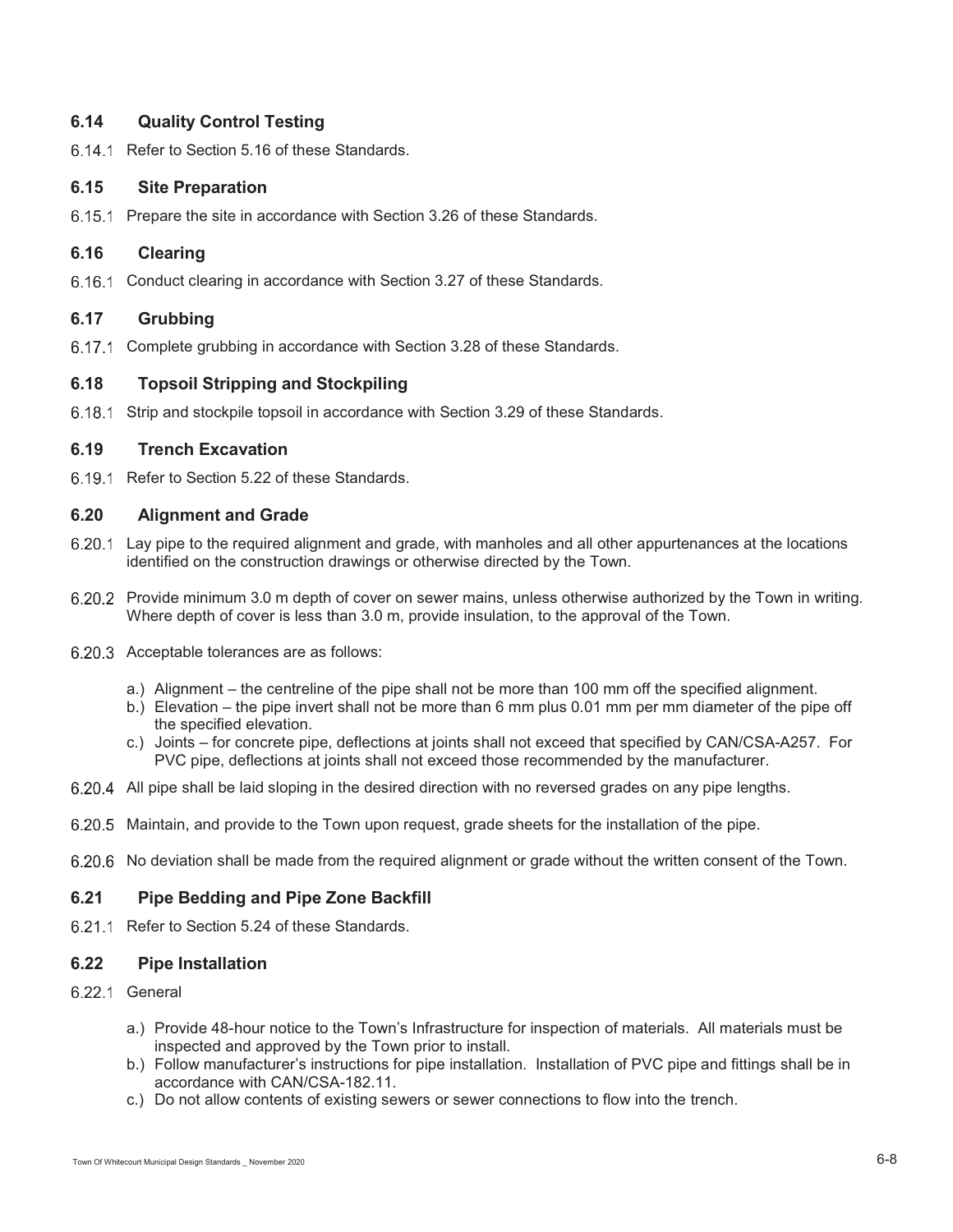- d.) Do not use heavy vibratory equipment for compaction of backfill until at least 1 m of backfill has been placed over the pipe.
- e.) When pipe laying is complete, the sewer must be thoroughly cleaned of all dirt, stones, rubbish, and debris. Deleterious material shall be prevented from entering the installed lines and traveling into the existing system.
- f.) Do not install PVC pipe and fittings in areas that are, or may be, contaminated with organic solvents, petroleum products, or other materials which may negatively effect the structural integrity of the PVC product.

## 6.22.2 Laying Pipe

- a.) Lay pipe with the bells upgrade, and proceed upgrade.
- b.) Any bowed pipe shall be laid on its side such that the bow is horizontal.
- c.) Produce a smooth, uniform invert.
- d.) Plug lifting holes with non-shrink grout.
- e.) For connections to existing sewer pipes, submit a field-jointing plan to the Town for review and acceptance prior to commencing the field joint.

#### 6.22.3 Joining Pipe

- a.) Join pipe in accordance with the manufacturer's recommendations.
- b.) Clean and check the sealing surfaces to ensure that they are smooth, concentric, and free from imperfections that might affect the sealing performance of the gasket.
- c.) Lubricate sliding surfaces and couple the pipes immediately.
- 6.22.4 Connecting to Existing Mains
	- a.) Notify the Town in writing at least one (1) week prior to connecting to an existing sewer main. Apply in writing to the Town's Infrastructure Department including a work plan identifying necessary flow control and a contingency plan detailing the procedures to be observed in the event of problems during the connection process or other emergency. Written acceptance must be received from the Town at least 24 hours before connecting to existing mains.
- 6.22.5 Connecting to Existing Manhole
	- a.) Manhole connection shall not exceed a reasonable size to permit the smooth movement of the new pipe into the manhole.
	- b.) All due care shall be taken to avoid damage to surrounding areas of the manhole. Any areas of the manhole that have been damaged during the manhole connection shall be repaired by the Contractor to the satisfaction of the Town.
	- c.) Following installation of the new pipe, the manhole connection area shall be suitably repaired, link sealed and grouted, providing a watertight seal around the pipe.
	- d.) The flow channel in the manhole shall be modified to provide a smooth continuation of flow from the manhole connection pipe through the manhole.

## 6.22.6 Plugging of Dead Ends

a.) Insert standard plugs into the bell ends of fittings or pipe bells at dead ends.

## **6.23 Setting Manholes**

#### 6.23.1 General

- a.) Bases shall be placed on solid, unfrozen ground.
- b.) Construct manhole unit plumb and true to alignment and grade.
- c.) Cover all interior and exterior joints with suitable non-shrink grout. Wrap and seal manhole, if required.
- d.) External drop structure assemblies shall be encased in concrete.
- e.) Plug all lifting holes with non-shrink grout.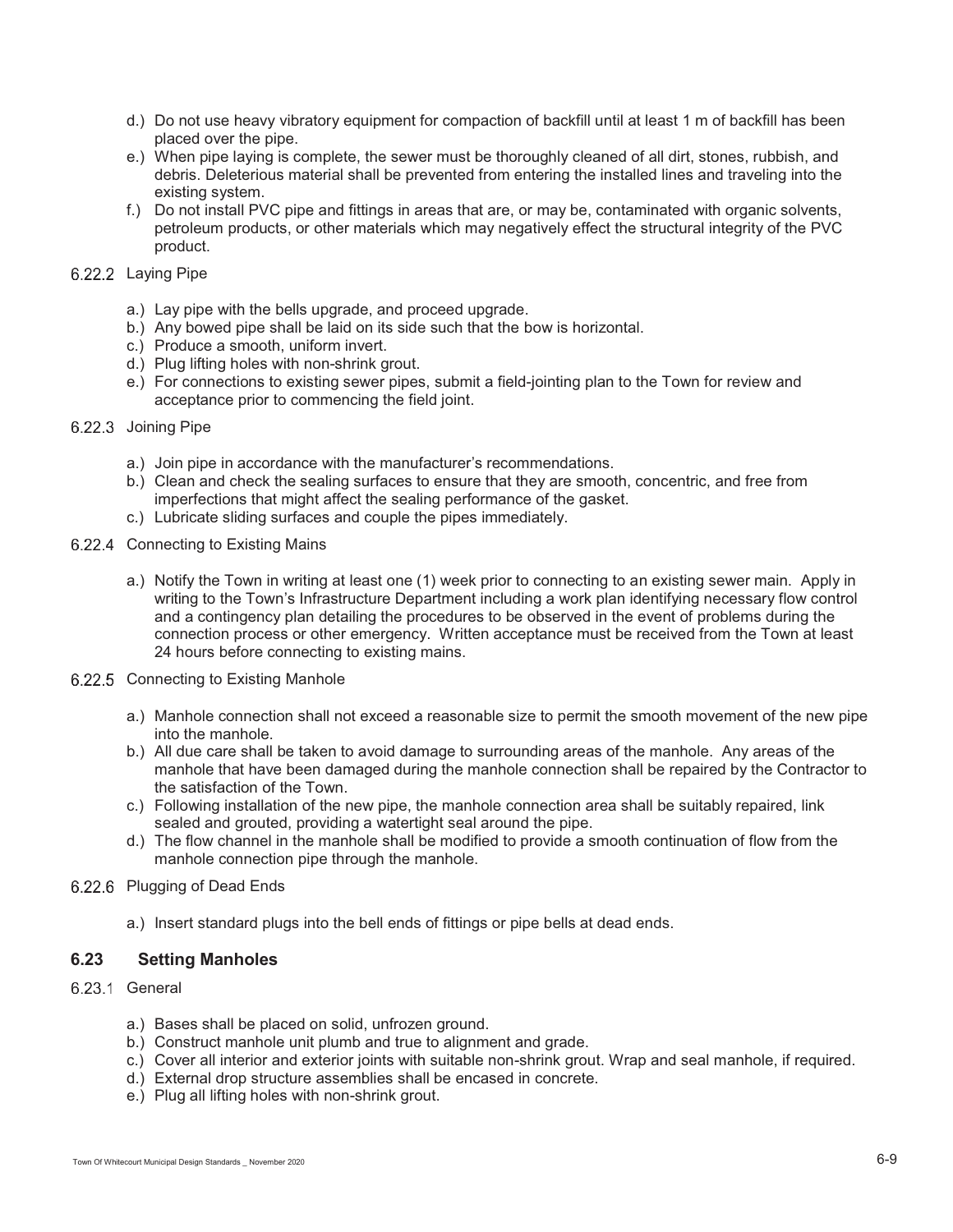#### 6.23.2 Manhole Benching

- a.) Build pipes and stubs into manholes and form smooth flow channels, or use pre-benched manhole base sections.
- b.) Benching shall provide smooth inverts on regular curves through the manhole.

#### 6.23.3 Manhole Completion

- a.) Backfill around the manhole with sand, as specified in Section 5.13.2, or fillcrete. Sand, or approved alternative backfill shall be placed and compacted to minimum 98% Standard Proctor Density in uniform lifts not exceeding 150 mm in depth.
- b.) Wherever possible, set the conical tops such that the vertical side is on the right hand side of the manhole, when looking upstream.
- c.) Ensure manhole rungs are aligned.
- d.) In grassed areas, provide 300 mm depth clay cap around the manhole.
- e.) Place frame and cover on top section to elevation indicated, and adjust tops flush finished grades. If adjustment is required, use concrete grade rings (maximum 200 mm), placed with non-shrink cement mortar. Parge, make smooth and watertight, inside and out.
- f.) Manholes in high water table to be wrapped and sealed.

## **6.24 Wastewater Gravity Service Connections**

Gravity wastewater services, in accordance with Section 6.4, shall conform to the following:

- 6.24.1 New services on existing development crossing under roads shall be augered as shown on the Engineering Standard Drawings, as applicable. At the end of cul-de-sacs and for lots located adjacent to the mains, open trenching installation of the services may be permitted with the written authorization of the Town.
- Services installed by open trench or through auger pits shall be bedded in accordance with Section 5.24.
- 6.24.3 Pipe zone backfill shall be placed to 300 mm above the crown of the highest service in the trench or auger pit.
- Service connections shall be extended beyond the gas line into the lot to terminate a minimum of 1.0 m from the back of the easement line, or 4.0 m past the property line.
- 6.24.5 Plug the service connection following installation, as per manufacturers specifications.
- Install red-painted stakes, 38 mm by 89 mm in size, extending from the termination point of the service point to a minimum of 1.0 m above the finished surface elevation.
- 6.24.7 Backfill trenches and auger pits in accordance with Section 5.31.
- 6.24.8 Augering and Boring
	- a.) Refer to Section 5.29.7.
- 6.24.9 Connection to the Sewer Main
	- a.) Install in-line tee-type fittings in accordance with the manufacturer's recommendations on new subdivisions.
	- b.) Where the use of strap-on type service saddles has been authorized by the Town, install in accordance with the manufacturer's recommendations for existing developments.
	- c.) Apply construction adhesive or similar non-destructive sealant, to ensure a watertight seal.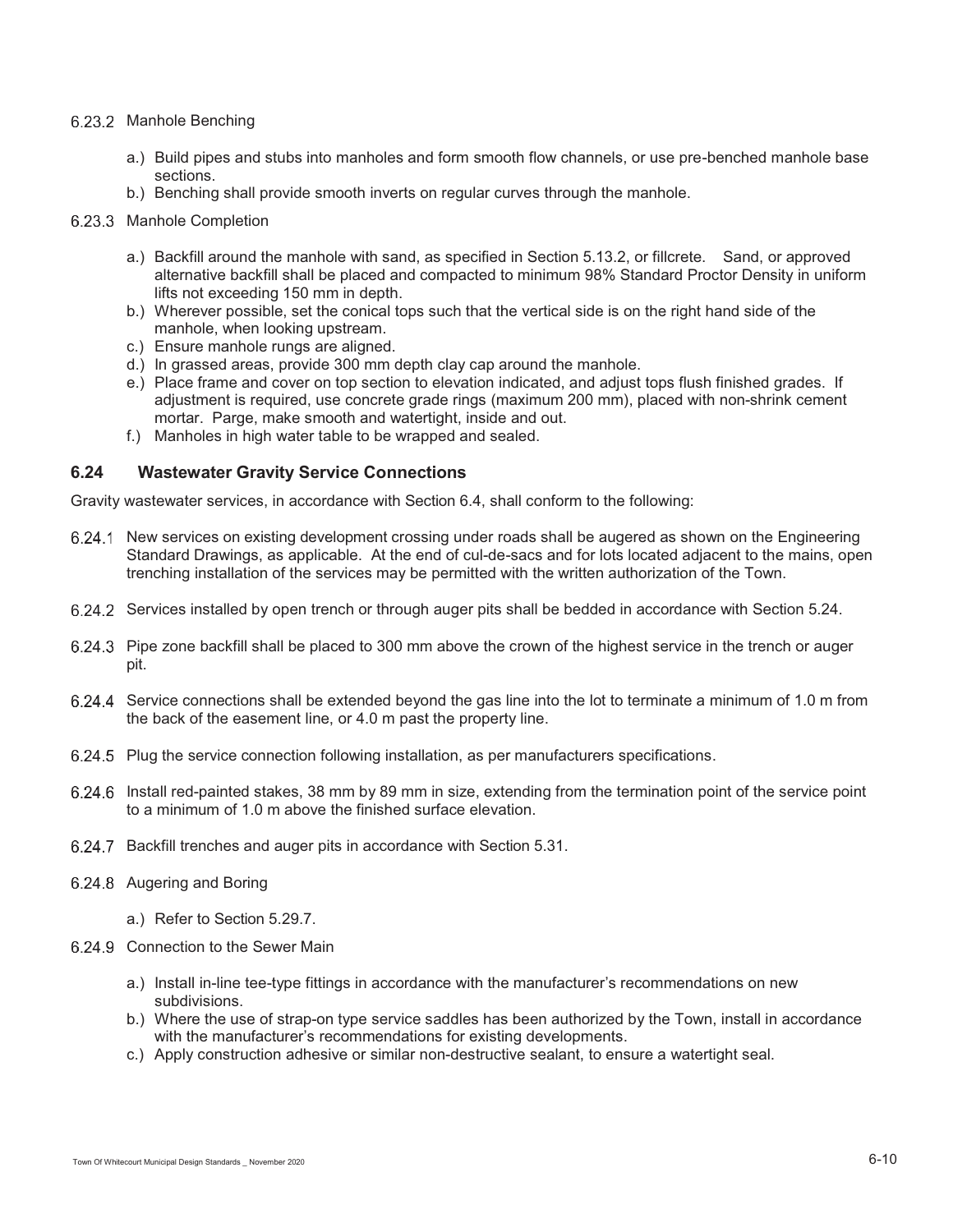## 6.24.10 Pipe Installation

a.) Refer to Section 6.22.

## 6.24.11 Record of Services

a.) Refer to Section 5.29.12.

## **6.25 Trench Backfill**

6.25.1 Refer to Section 5.29.12 of these Standards.

## **6.26 Low Pressure Sewage Systems**

- 6.26.1 System Design Overview
	- a) The sanitary sewer system shall be of sufficient capacity to service the ultimate population projection of the development area. The flows and factors outlined in the following sections shall be used in the design of low pressure sanitary sewer systems.

The Developer and the Developer's Consultant are responsible to ensure that the infrastructure is designed and constructed to achieve manufacturers' design life expectations consistent with good design and construction practice. System proposals must identify disposal means in accordance with Alberta Environment regulations and guidelines. Plan-profile drawings, specifications and a letter report shall be prepared by a qualified Professional Engineer and be submitted to the Town and Alberta Environmental Protection for review and approval prior to construction.

- 6.26.2 Estimating Average Sewage Flows
	- a.) Refer to Section 6.1 of these Standards for average sewage flow calculation parameters.
	- b.) Recommended pump rate and head will need to be provided. This information shall be included in any design submissions and the developer shall ensure that all future purchasers are aware of this requirement.
- 6.26.3 Pipe Sizing
	- a) A report from the Developer's Consultant must be prepared to ensure that pipe sizing is calculated in consideration with the topography of the serviced lands and the population projections. Minimum pipe size 75mm.

## 6.26.4 System Materials

- a) The Developer shall supply and install only new materials.
- b) All such materials which are defective in manufacture, damaged in transit, or have been damaged after delivery shall be replaced by the Developer at their expense.
- c) All Standards referred to mean the latest editions of that Standard.
- d) Where products are specified, it is intended that approved equals are also accepted, to the approval of the Town.
- 6.26.5 High Density Polyethylene (HDPE) Pipe
	- a.) High Density Polyethylene (HDPE) pipe shall be DR11 or DR13.5, PE 3408 Iron pipe sized (IPS) and shall conform to CSA B137.1, ASTM F714 and ASTM D3350 Standards. Pipe sized from 13mm through 76mm shall conform to ANSI/AWWA C901-02 Standard. Pipe sized from 100 mm through 1575 mm shall conform to ANSI/AWWA C906-00 Standard.
	- b.) Approved manufactured pipe fittings shall be used. If unavailable other alternative must meet Town of Whitecourt approval first.
	- c.) All joints are to be thermal heat fused. Mechanical service connections are not approved.
	- d.) All components shall be made of corrosion resistant material.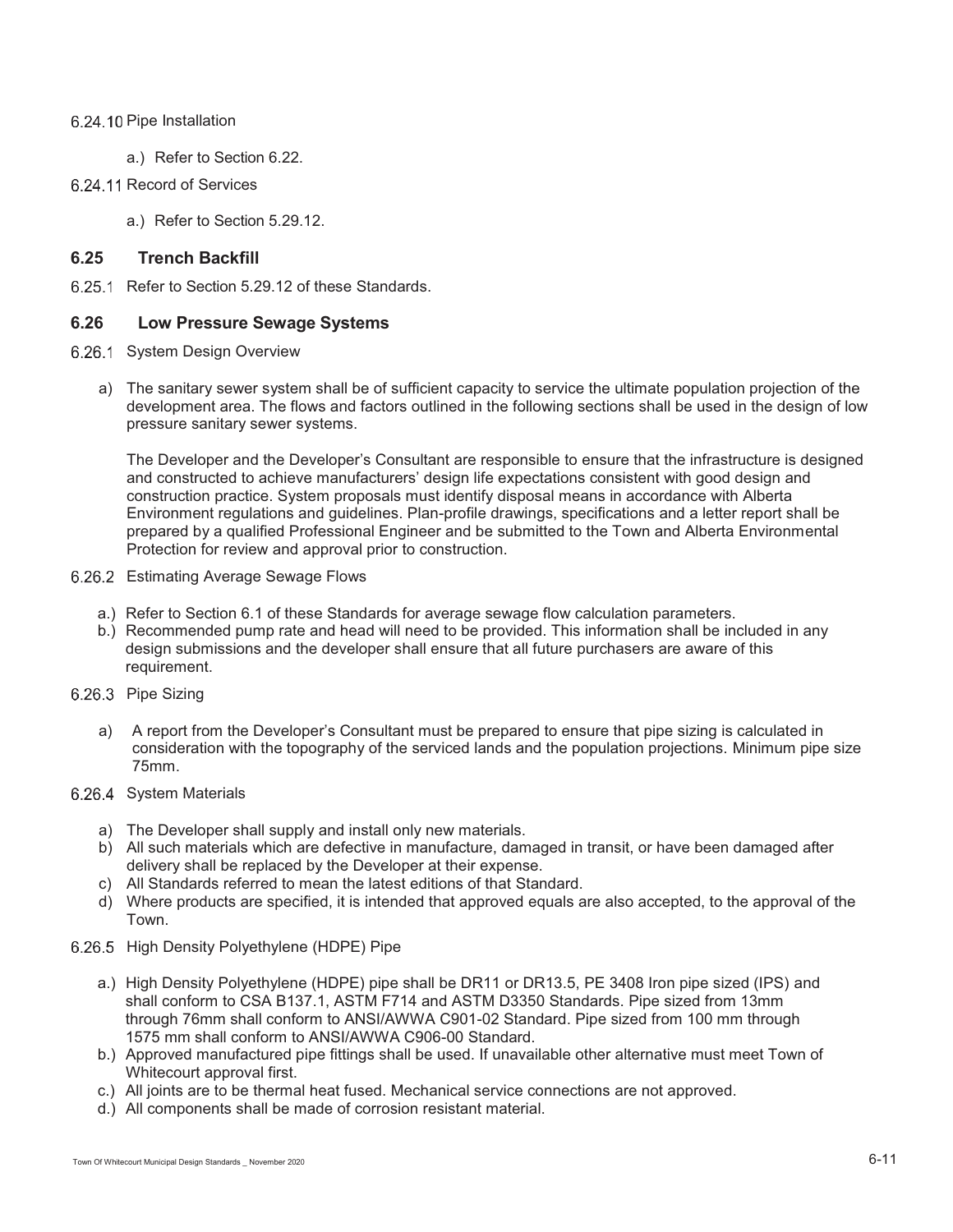e.) Pipe age not to exceed two years at time of installation.

#### 6.26.6 Low Pressure Sewer Mains

- a.) Sewer main alignments shall be as depicted on the Standard Engineering Drawings.
- b.) Mains shall be at a depth adequate to provide a minimum of 3 m depth of cover from finished grade to top of pipe.
- c.) Auguring or directional drilling is required under all existing roads, unless otherwise approved.
- d.) Compaction of any trenches and auger pts and repair of any settlements that occur within warranty period is required.
- e.) A separate service line with a curb stop, marked "SEWER" at the property line is required for each lot.
- f.) Flushing access manholes are required at that start of each collection main to facilitate removal of main line blockages.
- g.) Manual air/vacuum relief valves are required at all high points for removal of hydrogen sulphide gases from anaerobic decomposition of organics.
- h.) A minimum distance of 3 m horizontal separation must be maintained between a sewer main and any water main.
- i.) A minimum distance of 1.8 m horizontal separation must be maintained between a sewer main and any gas line as measured between the nearest pipe walls of the two mains.
- j.) Marker posts shall be installed perpendicular to all valves, air release and flushing standpipe locations, adjacent to the property line.
- k.) Any downstream receiving manhole shall be lined with epoxy coating or other approved material to prevent corrosion.
- 6.26.7 Fittings
	- a.) High Density Polyethylene (HDPE), DR 11 conforming to ASTM F714 and CAN B137.1, shop molded fittings shall be used.
	- b.) All HDPE molded fittings shall meet the requirements of ASTM D2683 for socket-type fittings, ASTM D3261 for butt-type fittings, or ASTM F1055 electrofusion-type fittings.
- 6.26.8 Valves
	- a.) Gate valves for 75 mm and larger shall be iron body, bronze mounted gate valves with a non-rising spindle, which open by turning in a counter clockwise direction. All valves shall conform with AWWA C500 for bronze mounted solid wedge gate valves or AWWA C509 for resilient seated gate valves. Interior to be factory coated with epoxy coating conforming to AWWA C50. Exterior to be factory epoxy coated. Corrosion reduction to be provided by installation of a zinc sacrificial anode. Valves to be flanged for polyethylene pipe.
	- b.) Brass ball valve curb stops shall be used for valves 50 mm and smaller conforming with ASTM B62 compression type. Curb service boxes to be epoxy coated with stainless steal stem to suit 3.0 m depth of bury. Curb box cap to be marked "SEWER". All curb stops shall incorporate stainless steel sleeves for connections to polyethylene pipe.
	- c.) Cast iron main valve boxes conforming to ASTM A48, Class 25 type A of the sliding type shall be required on all main valves. Coating inside and outside shall be an asphaltic coating. Set screws to be galvanized. Top cap of box to be marked "SEWER".
	- d.) Extension stem to be 25 mm square mild steel with 50 mm operating nut and flange suitable for 3.0 m bury. A rock disk nut is required on all valves.
	- e.) Schedule 40 PVC valve boxes for the bottom boot of Norwood Foundry Type A Sliding type valve boxes or approved equal are permitted in areas not exposed to vehicle load.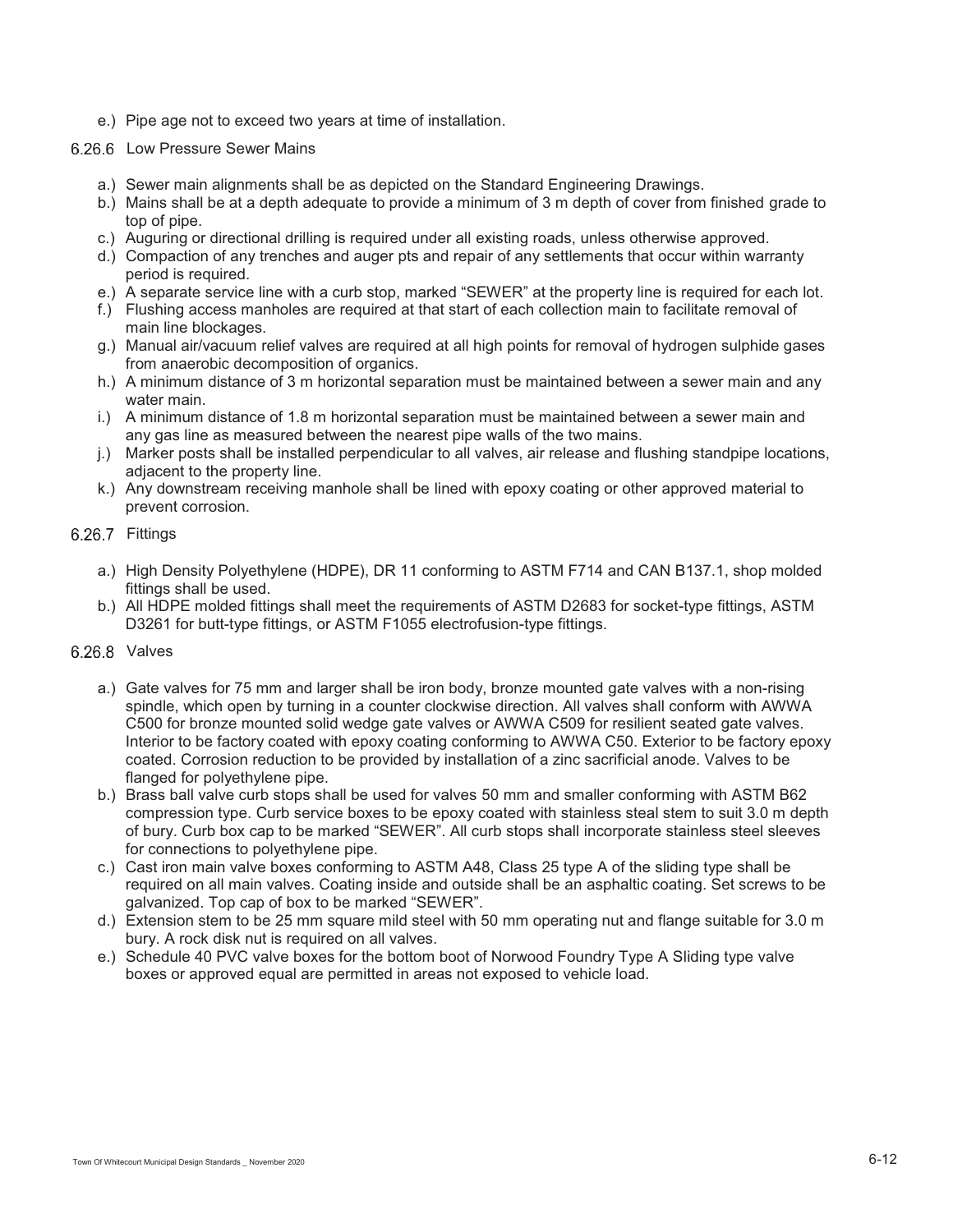## 6.26.9 Service Connections

#### 6.26.9.1 General

- a.) Each lot must have a separate service.
- b.) Proper sewer service curb stops or valves are required for each service connection on a low pressure sewage force main. These shall be installed to the centerline of all lots at 0.3m off property line, in accordance with the engineering standard drawings and shall have the word "sewer" stamped on the cap or lid to differentiate them from water curb stops.
- c.) Service connections shall be extended beyond the gas line into the lot to terminate a minimum of 4.0 m from the property line or 1.0 m past the utility easement.

#### 6.26.9.2 Details

- a.) Sanitary sewer service pipe shall be 40 mm, DR 11 high density polyethylene pipe.
- b.) Main connections shall be made by means of fused in-line tees or saddles. All fittings and joints must be assembled by electro fusion or butt fusion for HDPE piping. Services to be in one piece, no mechanical connections are permitted between main connection and curb stop.
- c.) Curb stop shall be non-draining type.
- d.) Minimum depth of cover shall be 3 m from finished grade over top of pipe.

## 6.26.10 Septic Tank/Pump

- a.) Use two-compartment tank or a single-compartment tank with a pump vault, sized and constructed in accordance with Alberta Plumbing Codes.
- b.) Any non-residential building with a sump may be required to have a sediment tank for sump drainage located prior to their pump out.
- c.) Extend tank access risers at least 150 mm above finished ground surface, provide watertight manhole covers and divert surface runoff away from the manhole cover.
- d.) Tank must be large enough to provide the following:
	- i) 450 mm for pump submergence, minimum.
	- ii) Full day of emergency storage capacity above the high water alarm level, utilizing the septic tank freeboard capacity below ground and/or below building drain outlet invert.
	- iii) Minimum 12-hour retention time below high water alarm level for proper treatment of the sewage flow.
	- iv) Storage of sludge and scum accumulation.
	- v) Typically, 3800 L (100 gal) minimum total tank storage for an average three-bedroom dwelling.
	- vi) Reference "Alberta Private Sewage System Standard Practice" current version), for Septic Tanks, Sewage Holding Tanks and Sewage Effluent Tanks.
- e.) Tank must be sealed watertight tank (fibreglass, or one-piece precast pump tank or special provisions for assuring watertight tank.)
- f.) Tanks shall be vented such that the airspace above the wastewater level is always at atmospheric pressure.
- g.) Anti-buoyancy provisions must be adequate. Where high ground water exists, tank assemblies shall be securely anchored to avoid floating.
- h.) All pipe and wire conduits into tank must be through hubs or fittings made during the construction of the tank and installed in a watertight and gastight fashion.
- i.) No drainage or any water other than sanitary waste water shall be allowed to enter the tank.
- j.) The effluent shall enter the pump compartment or pump vault from the clear zone of the tank between the scum and sludge layers.

#### 6.26.11 Pump Requirements

a.) Pump operating parameters shall be based on the present and future system requirements as determined by the Engineer.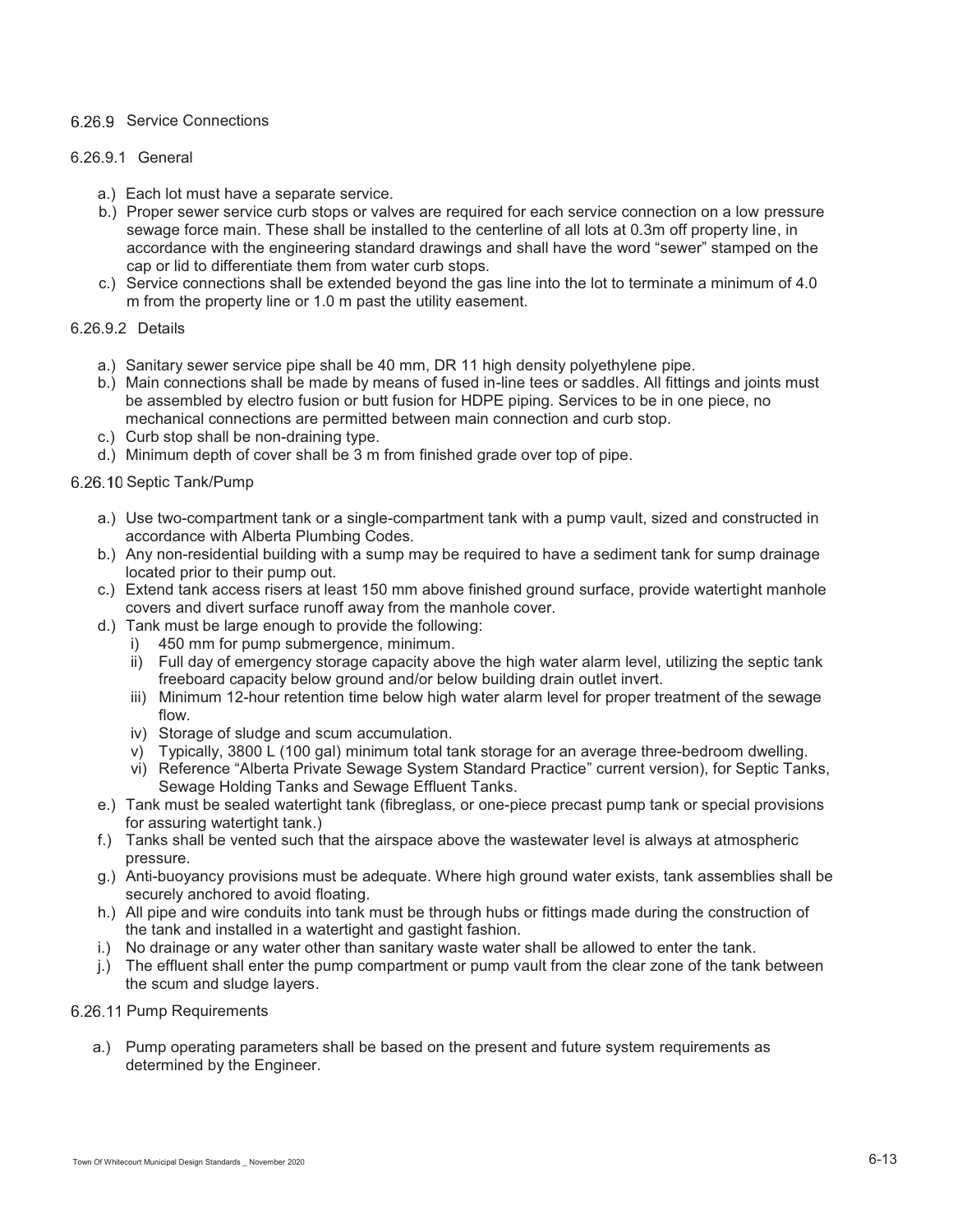- b.) Pump units shall be submersible types, either semi-positive displacement or centrifugal, with integrally built grinder assembly and isolation valves. Pump units shall pump directly into low-pressure mains. Pumping equipment shall meet all applicable safety, fire and health requirements for the intended application and location.
- c.) The unit shall operate at 120 or 240 volts' single phase, and be able to provide the required flows at the design total dynamic head. All complete grinder pump installation manuals including but not limited to electrical wiring, piping installations and detailed installations, shall be provided to the installer and Town personal prior to construction.
- d.) Property owners are responsible for all cleaning, maintenance and replacement of low pressure pump units within their private property. All operation and pump maintenance manuals must be provided to the property owner and to any future purchasers.
- e.) The pump unit shall be constructed such that open shafts are not exposed inside the raw sewage passageways where they can become clogged.
- f.) Grinder pump rated maximum pumping pressures shall not exceed 85% of low pressure collection pump systems, designed maximum working pressure.
- g.) Pump discharge pipe must be of DR 11 HDPE or stronger and include check valve, disconnect union and gate valve within the pump tank.
- h.) Pump assembly shall include all level controls to turn unit on/off at set levels. In addition, high level pump operation alarms shall be provided.
- i.) When any pump is located at a high elevation than the elevation of the terminal end then a siphonbreak valve must be provided for that pump.
- 6.26.12 System installation

The system shall be installed as per the manufacturer's specifications and the detailed construction specifications prepared by the Developer's Engineer.

6.26.13 Trenching, Bedding and Backfilling

See Section 5.22

#### 6.26.14 Inspection and Testing

- a.) The low-pressure collection system shall be pressure tested prior to commissioning, after backfilling operations are complete and at least 36 hours after the casting of concrete thrust blocks.
- b.) Zero infiltration/exfiltration is permitted.
- c.) Components to be tested shall included the entire collection system including any service pumps. Test duration shall be a minimum of two hours, or if the pipe network is buried eight hours.
- d.) Before acceptance of the work, the entire system shall be subject to a hydrostatic pressure test in the presence of the developer's consultant and the Town of Whitecourt representative. The Developer shall provide all necessary labour, materials and equipment for the test including a suitable pump, measuring tank, pressure hoses, connections, plugs, caps, gauges, and all other apparatus necessary for filling the main, pumping to the require test pressure and recording the pressure and expansionleakage losses. The Developer shall provide evidence that the gauges used are accurate.
- e.) Expel air from collection system, by slowly filling main with water. High points must have automatic air/vacuum relief valves to vent air when filling and be closed when pressure is applied.
- f.) A hydrostatic test pressure of 1.5 times the maximum operating pressure of the pipe at the lowest point in the system main shall be applied (but not less that 350kpa (50psi).
- g.) Pressurized pipe to require test pressure over a two-hour period and hold required test pressure for an additional hour to allow for pipe expansion and stretching prior to the leakage test if the pipe is exposed. If the pipe network is buried, test duration shall be a minimum of eight hours prior to leakage test.
- h.) Test period shall be for two hour durations. Amount of make-up water (leakage) required to return the pipe to required test pressure shall not exceed the allowance given in the following table.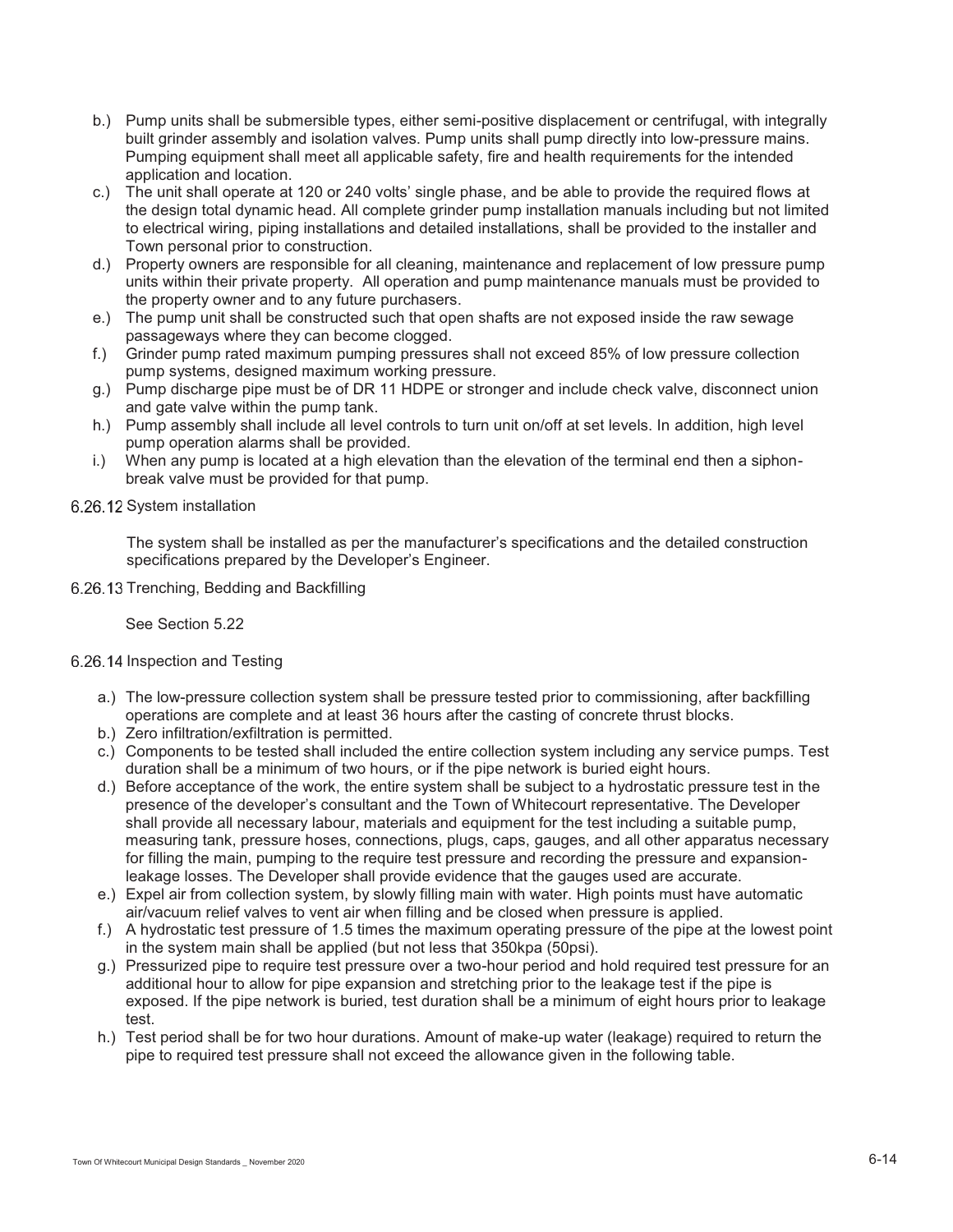#### Field Testing of Low Pressure Sewer Systems

| <b>Nominal Pipe Size (mm)</b> | <b>Allowance for Expansion (leakage)</b><br>(litres/100m of pipe) 2 Hour Test |
|-------------------------------|-------------------------------------------------------------------------------|
| 50                            | 1.6                                                                           |
| 75                            | 1.9                                                                           |
| 100                           | 3.1                                                                           |
| 150                           | 7.5                                                                           |
| 200                           | 12.5                                                                          |

Total time under test pressure must not exceed eight hours. If tests are not accepted due to leakage or equipment failure, test section must be permitted to "relax" for eight hours' period prior to the next testing sequence.

#### **6.27 Gravity Sewer Main Inspection and Testing**

- 6.27.1 Any sewer mains that fail to pass inspection and testing, or having obstructions, breaks, or any other defects, shall be repaired, re-inspected, and re-tested to the satisfaction of the Town, at the Developer's sole expense.
- 6.27.2 Prior to applying to the Town for a Construction Completion Certificate and placing sewer mains into operation, the sewer mains shall be thoroughly cleaned of all debris and inspected by CCTV.
- 6.27.3 Closed-Circuit Television (CCTV) Inspection
	- a.) CCTV inspection of all installed sewer mains must be completed.
	- b.) One copy of the written CCTV inspection report, including still photographs (showing typical pipe details, joints, and service connections, and any defects) and video footage of inspection must be provided to the Town with the application for the Construction Completion Certificate and Final Acceptance Certificate.
	- c.) Video footage must be in full colour video format, unless otherwise accepted by the Town.
	- d.) Where the CCTV inspection shows infiltration present within any un-commissioned sewer main, the Town may require an infiltration or exfiltration test be completed.
- 6.27.4 Testing
	- a.) Where testing is required, the Town will determine if the test shall be an infiltration or exfiltration test.
	- b.) The Town will direct which sections of the main shall be tested.
	- c.) The Developer shall provide all water, materials, equipment, and labour required for the testing. Equipment shall include plugs, meters, and other measuring equipment that is acceptable to the Town, to measure exfiltration or infiltration.
	- d.) Infiltration testing shall be performed by plugging the upstream end of the test section and measuring flow at the downstream end.
	- e.) Exfiltration testing shall be performed by plugging both ends of the test section and filling the test section to provide a hydrostatic head of 600 mm above the top of the highest point in the test section.
	- f.) The test duration shall be 4 hours.
	- g.) The allowable leakage shall be as follows:

| <b>Type of Pipe</b>  | Allowable Leakage   |
|----------------------|---------------------|
| <b>Concrete Pipe</b> | 60 L/mm dia./km/day |
| <b>PVC Pipe</b>      | 5 L/mm dia./km/day  |

h.) No additional leakage allowance will be made for manholes.